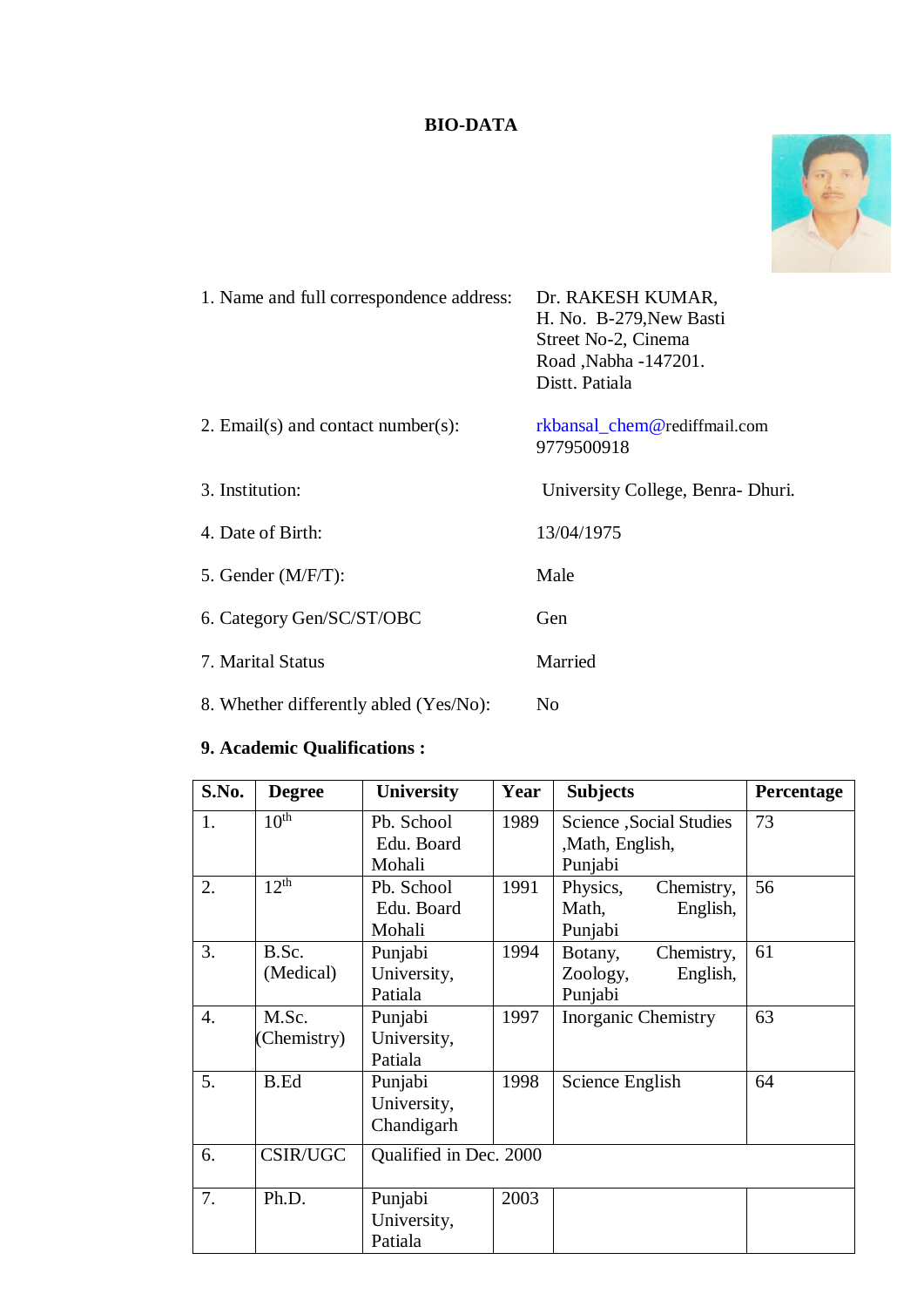#### **10. Ph.D thesis title, Guide's Name, Institute/Organization/University, Year of Award.**

**Ph.D thesis title:** Characterization & Treatment of Tannery Effluent for Biogas Production. Dr. A.L.J Rao

#### **Institute/Organization/University:** Punjabi University, Patiala

#### **11. Work experience (in chronological order).**

| S.No.            | Position held                                | Name of Institute                                                                                          | From       | To               | Pay Scale                   |
|------------------|----------------------------------------------|------------------------------------------------------------------------------------------------------------|------------|------------------|-----------------------------|
| 1.               | Lecturer<br>(Contract)                       | Government College<br>Malerkotla                                                                           | 15.09.1998 | 13.03.1999       | Consolidated<br>$4000/-$    |
| 2.               | Lecturer<br>(Regular)                        | Patel public School<br>,Rajpura                                                                            | 21.07.1999 | 25-09-2000       | $6500/-$<br>Fixed           |
| 3.               | Lecturer<br>(Adhoc)                          | <b>SLIET</b> Longowal                                                                                      | 07-08-2001 | 28-02-2002       | 8000-13500                  |
| $\overline{4}$ . | <b>Assistant</b><br>Professor<br>(Chemistry) | YCOE ,Talwandi Sabo                                                                                        | 04.10.2006 | 07.10.2011       | 15600-<br>39100 AGP<br>6000 |
| 5.               | A.P.<br>(Chemistry)                          | Punjab Institute of<br><b>Technology Mansa</b><br>(A constituent college of<br>MRSPTU, Bathinda)           | 08.10.2011 | 12.01.2016       | 15600-<br>39100 AGP<br>8000 |
| 6.               | A.P.<br>(Chemistry)                          | YCOE ,Talwandi Sabo                                                                                        | 13.01.2016 | 12.08.2018       | 15600-<br>39100 AGP<br>7000 |
| 7.               | A.P.<br>(Chemistry)                          | <b>University College</b><br>Benra , Dhuri<br>(A constituent college of<br>Punjabi university,<br>Patiala) | 13.08.2018 | <b>Till Date</b> | 15600-<br>39100 AGP<br>7000 |

## **Research Papers in National/International Journals:**

- 1. Paper published in National Journal Chemical, environment and Research title "characterization and treatment of tannery effluent using batch or anaerobic baffled reactor" 11 (3 &4) 255-260, 2002.
- 2. Paper published in International peer reviewed Journal of Applicable Chemistry title "Groundnut shell powder as low cost natural adsorbent for total chromium in spent chrome liquor" 6 (5) 841- 845, 2017.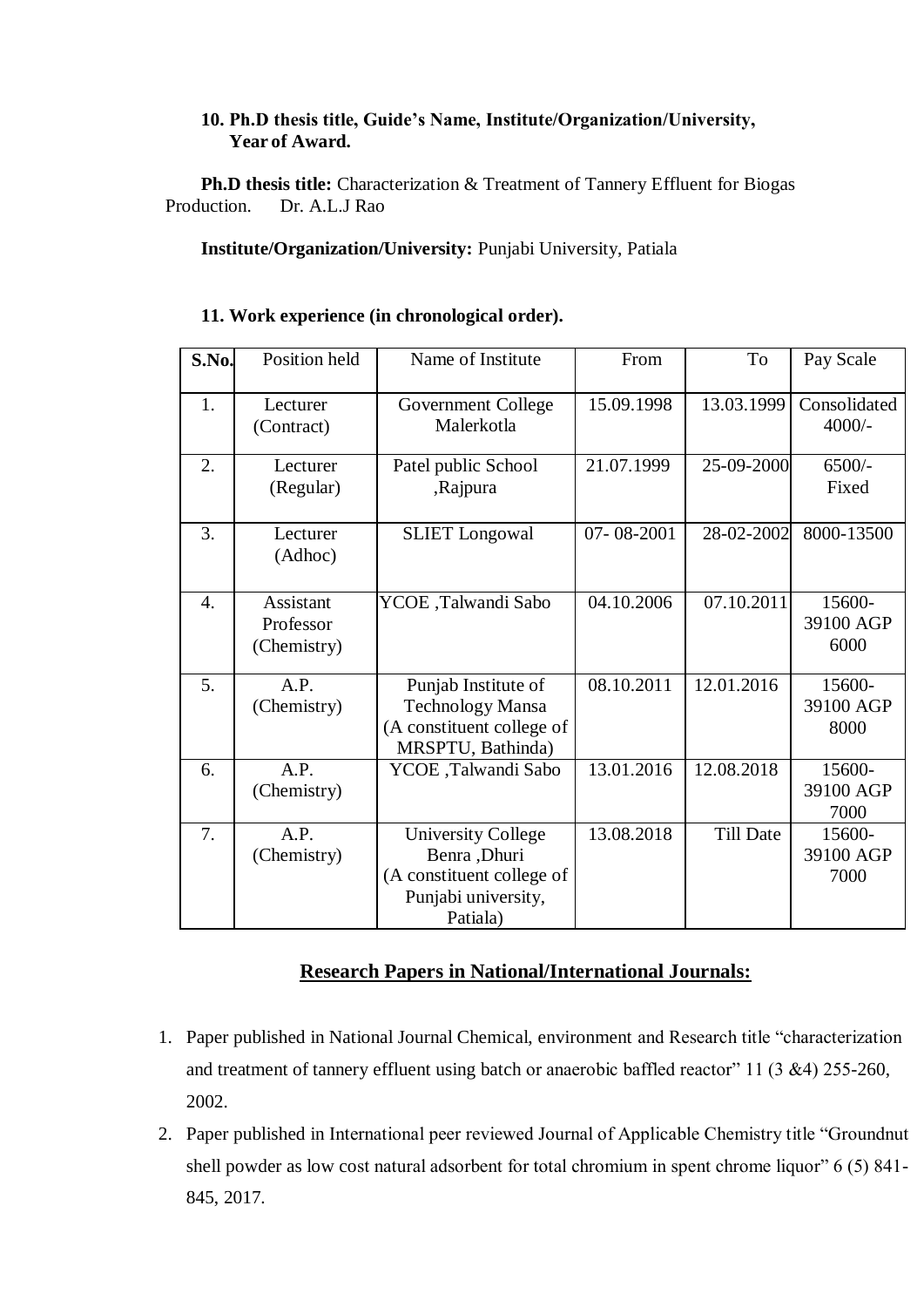3. Paper published in International peer reviewed Journal of Applicable Chemistry title "Comparative account of Batch reactor and Anaerobic baffled reactor in methanogenesis of spent chrome liquor" 6(6) 1100-1106, 2017.

### **List of Oral/ Poster/Participation in various International/National conferences/ Symposium/ Seminar/Workshop**

- 1. Participated in national seminar on Recent Advances in Environmental presentation sciences and technology organized at SLIET longowal on 4-10-2002.
- 2. Oral presentation of paper Title "Anaerobic treatment of Tannery effluent for biogas production" in National symposium on advances in industrial biotechnology organized at Punjabi university Patiala from 23-2-2004 to 24-2-2004.
- 3. Poster presentation in National symposium on emerging trends in chemistry organized at Punjabi university Patiala from 15-2-2010 to 16-2-2010.
- 4. Participated in National conference on advancement and futuristic trends in mechanical and material engineering organized at YCOE, Talwandi Sabo on 19-2-2010to 20-2-2010.
- 5. Participated in EPS-2010 organised at Chitkara institute of engineering and technology on 20-10-2010.
- 6. Participated in National workshop on Use and Deployment of WEB and video courses organized by NPTEL at IIT Delhi on 14-7-2011 to 15-7-2011.
- 7. Participated in IPRS awareness workshop organized by GSSDGS khalsa college Patiala and PSCTS Chandigarh on 27-1-2012.
- 8. Participated in International conference on advancement and futuristic trends in mechanical and material engineering organized at PTU, Jalandhar from 3-10-2016 to 6-10-2016.
- 9. Poster presentation in national seminar on New paradigm in chemical sciences : synthetic and Analytical perspectives-2016 organised at Punjabi university Patiala on 4-2-2016 to 5-2-2016.
- 10. Poster presentation in National conference on Recent advances in chemical, biological and environmental sciences (RACES-2016) organized by MM college, Patiala from 19-2-2016 to 20-2-2016.
- 11. Oral presentation of paper title " Anaerobic Treatment of spent chrome liquor through batch reactor" in International conference Advancement and futuristic trends in mechanical and material engineering organized at Baba Farid group of institute bathinda from 25-2-2016 to 27-2-2016.
- 12. Oral presentation of paper title " The use of natural resin GNSP as biosorbent and substrate for treatment of spent chrome liquor" in International conference Advancement and futuristic trends in mechanical and material engineering organized at Baba Farid group of institute bathinda from 25-2-2016 to 27-2-2016.